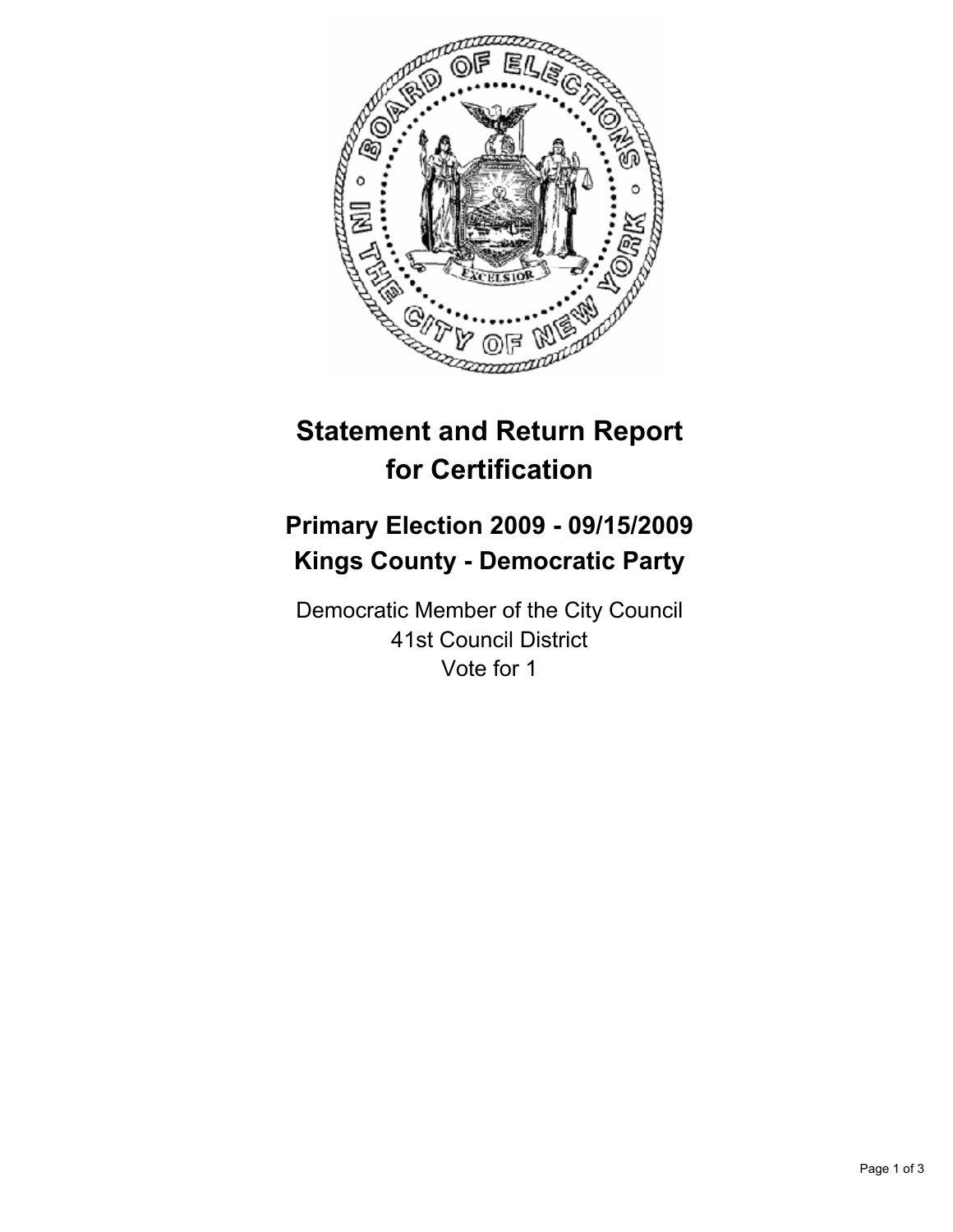

## **Assembly District 43**

| <b>EMERGENCY</b>       | 0   |
|------------------------|-----|
| ABSENTEE/MILITARY      | 54  |
| AFFIDAVIT              | 6   |
| <b>TRACY L BOYLAND</b> | 334 |
| ANTHONY L HERBERT      | 44  |
| <b>TULANI KINARD</b>   | 176 |
| DARI FNF MFAI Y        | 338 |
| <b>Total Votes</b>     | 892 |

## **Assembly District 54**

| <b>Total Votes</b>       | 9 |
|--------------------------|---|
| DARLENE MEALY            | 6 |
| <b>TULANI KINARD</b>     | 2 |
| <b>ANTHONY L HERBERT</b> | 0 |
| TRACY L BOYLAND          |   |
| AFFIDAVIT                | 0 |
| ABSENTEE/MILITARY        | 0 |
| <b>EMERGENCY</b>         | 0 |

### **Assembly District 55**

| <b>Total Votes</b>       | 4.340 |
|--------------------------|-------|
| DARLENE MEALY            | 1,529 |
| <b>TULANI KINARD</b>     | 864   |
| <b>ANTHONY L HERBERT</b> | 320   |
| <b>TRACY L BOYLAND</b>   | 1,627 |
| <b>AFFIDAVIT</b>         | 62    |
| ABSENTEE/MILITARY        | 76    |
| <b>EMERGENCY</b>         | 17    |

#### **Assembly District 56**

| Total Votes          | 1,434          |
|----------------------|----------------|
| <b>DARLENE MEALY</b> | 561            |
| TULANI KINARD        | 361            |
| ANTHONY L HERBERT    | 118            |
| TRACY L BOYLAND      | 394            |
| AFFIDAVIT            | 30             |
| ABSENTEE/MILITARY    | 26             |
| EMERGENCY            | $\overline{2}$ |

#### **Assembly District 58**

| <b>EMERGENCY</b>       | 0   |
|------------------------|-----|
| ABSENTEE/MILITARY      | 20  |
| <b>AFFIDAVIT</b>       | 10  |
| <b>TRACY L BOYLAND</b> | 368 |
| ANTHONY L HERBERT      | 64  |
| <b>TULANI KINARD</b>   | 133 |
| DARLENE MEALY          | 368 |
| <b>Total Votes</b>     | 933 |